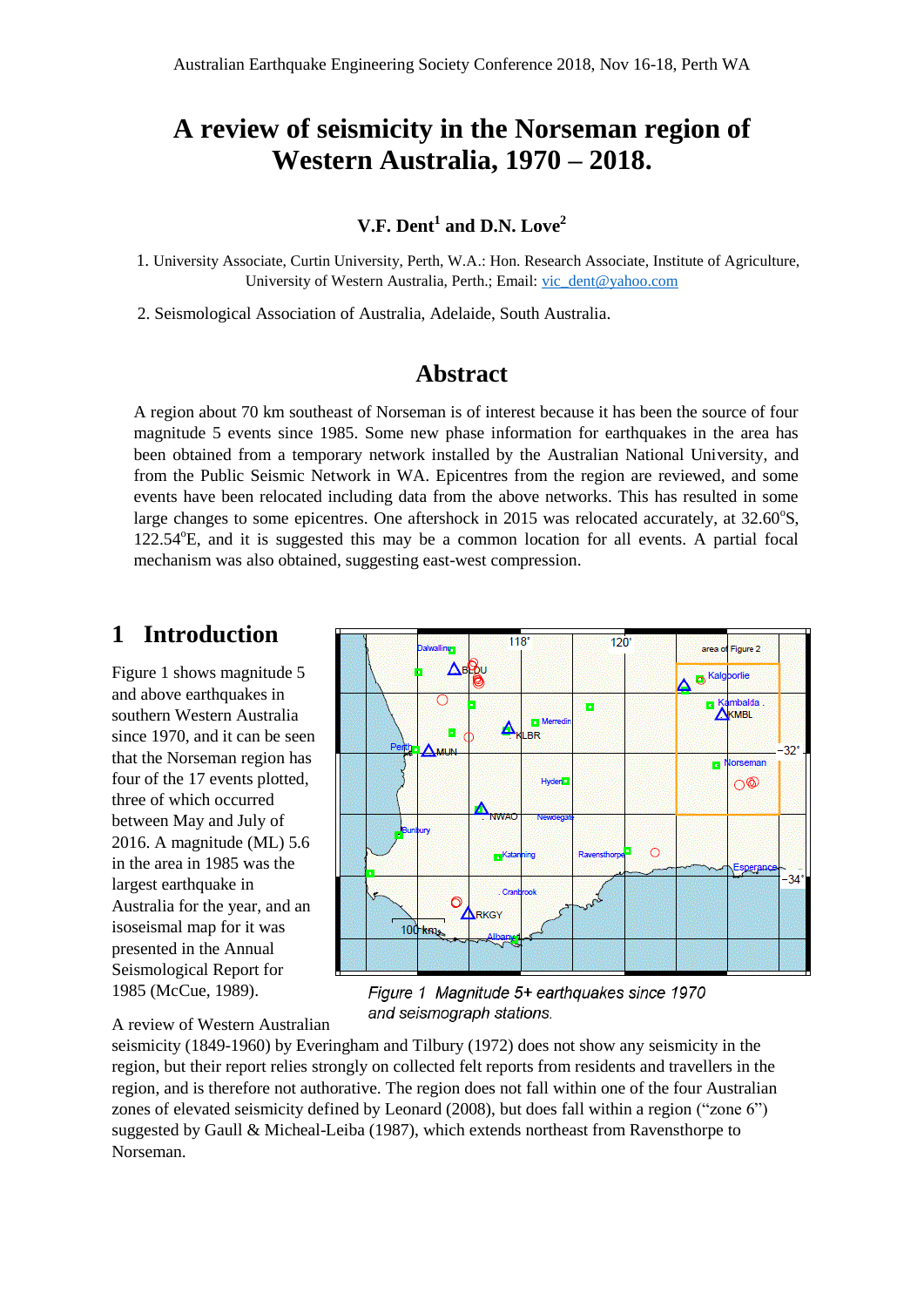When lesser magnitude events in the Geoscience Australia (GA) catalogue in the Norseman region are plotted there are many more events, most of which are assumed to be aftershocks of the larger events. Because of the remoteness of the earthquakes, and lack of close monitoring stations, the earthquake location quality is generally poor. This report aims to review available epicentral data, and using additional data, determine if events apparently remote from the large events may in fact be related to them.

### **History of the Geoscience Australia network**

Seismic monitoring in WA was the responsibly of the Mundaring Geophysical Observatory (MGO), from 1959 to April 2000. At the beginning of the study period (January 1970), the only permanent seismographs operating in southern WA were at Mundaring (MUN, opened 1957), Kalgoorlie (opened 1964) and Meekatharra (opened 1968). By the time of the first significant earthquake (1985), seismographs had been added at Narrogin (NWAO 1976), Ballidu and Kellerberrin (BLDU KLBR 1982) and Rocky Gully (RKGY 1984). The only station east of the Norseman area was at Forrest (1989), over 500 km east of Norseman. The network was analogue (paper charts) until about 1995, after which digital recording was gradually phased in. Epicentres were determined graphically by MGO staff using triangulation on a map with a compass. In about 1990 the EQLOCL program was introduced. The velocity model used until 1990 was WA1, a simple single layer crustal model, assuming a crustal velocity of 6.3 km/secs, and after 1989, the WA2 model was used (Dent, 1989).

By 2000, the network was fully digital, and on  $28<sup>th</sup>$  April 2000 the MGO was closed, and all analysis since then has been done by GA in Canberra. However the network has not expanded, and apart from upgrades and slight changes in location, the network in 2018 is not significantly different from its configuration in the 1980s. There have been many changes in the Kalgoorlie area, with the original KLG station being superseded by KLGA, COOL, WOOL, and finally KMBL near Kambalda (2001). The velocity model used for locations by GA after 2015 was the IASPEI91 model (Kennett & Engdahl, 1991), which uses much lower crustal velocities than the WA2 model.

### **Other seismographs providing data**

Apart from the National (GA) seismograph network, there are other possible sources of waveform data. The Australian National University (ANU) deployed a large network of field seismographs (~50) in the region between November 2013 and February 2015 as part of an investigation into crustal structure. These recorded a ML 2.5 event southeast of Norseman, which can therefore be very well located. Other smaller, unlocated events may also be present in the ANU data.

In response to the three magnitude 5 events in mid 2016, GA deployed four stations in the epicentral area. The data from the deployment were not available for this study, but are expected to be included in Thom (2018).

The Australian Centre for Geomechanics/Public Seismic Network (ACG/PSN) consisting of low-cost seismographs has grown over time from its inception in 2006 (Dent et al., 2006). It now numbers 10 stations in southern WA, with most stations being in the wheatbelt area, east of Perth. However two stations in the Goldfields (Kalgoorlie-Norseman) area (KLCH, Kalgoorlie, and KLLS, Longshaft mine, Kambalda) contribute data. These stations are in noisy environments, and record at low gain, but some good recordings of Norseman area events have been made.

### **Difficulties in earthquake locations**

Seismic phase arrivals from Goldfields region events, including the Norseman area, are usually very emergent at most stations in the WA seismic network. It may indicate shallow focal depth, or may be for other unknown reasons. For good location, clear P and S phases are necessary, and the emergent nature makes this difficult. When stations are closer to an earthquake, phase arrivals are often clearer,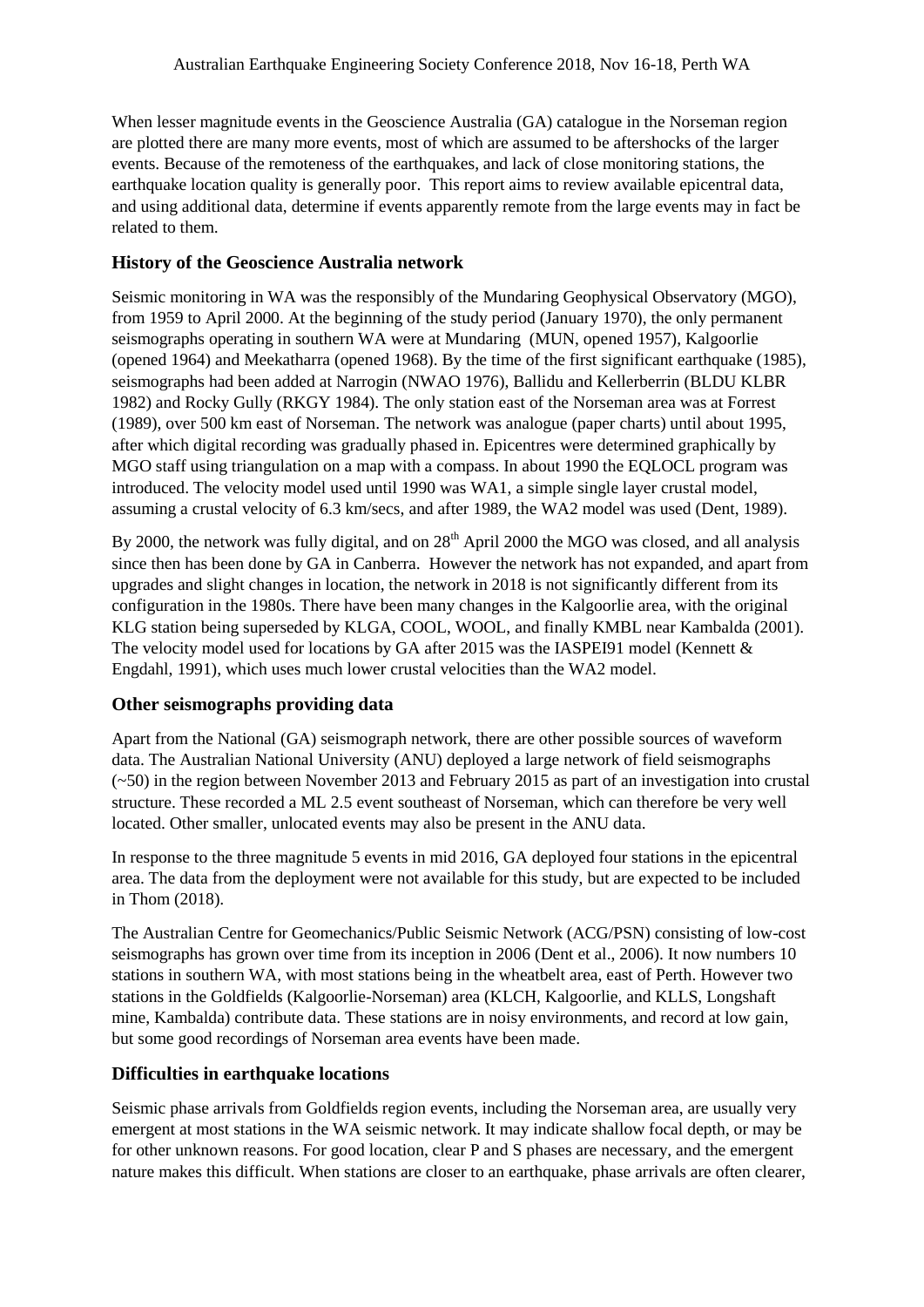and for this reason, phase data from stations in the Goldfields area (KMBL, KLCH and KLLS) should be given extra weight in a solution.

Another difficulty is correct phase identification. At distances > 200 km, refracted phases (Pn, Sn) are predicted by models to be the first arrivals. However, since the refracted phases are of low amplitude and emergent, the later-arriving Pg (direct) phase may be misidentified as Pn arrivals.

It was possible to retrieve from archives of most of the original solutions of the EQLOCL program made by the MGO since 1991, and by GA for the period 2000 to 2009. Events since 1991 will therefore receive particular attention in this data review.

### **Earthquake magnitudes**

The magnitudes quoted in this report are Richter magnitudes, also known as Local magnitudes (ML). As seismic instrumentation has advanced, it has been difficult to ensure that an ML values calculated in say 1960, is still equivalent to a value calculated in 2015. A major revision of methods in Western Australia occurred in 1991 (Gaull & Gregson, 1991).

# **2 Review of Epicentral Data near Norseman**

Because of changes in earthquake location methods, and the advent of new seismic stations, the review has been subdivided into three time-periods (1970 – 1989, 1990-2009, and 2010-2018) within which data sources and location procedures are reasonably constant. In the first period locations were made manually by staff at the MGO. In the second period (1990 -2009) locations were made using the EQLOCL program, by staff at the MGO until 2000, and thereafter by AGSO (later GA) in Canberra. In the final period (2010- 2018), locations were made by GA using the ANTELOPE program until 23<sup>rd</sup> May 2018, when SeisComP3 was introduced.

## **Period 1 (1970 -1989) Locations by the MGO using manual techniques**





least 30 km and probably more. The period is divided into two, periods A and B, with the division at the onset of the ML 5.6 event of July 1985.

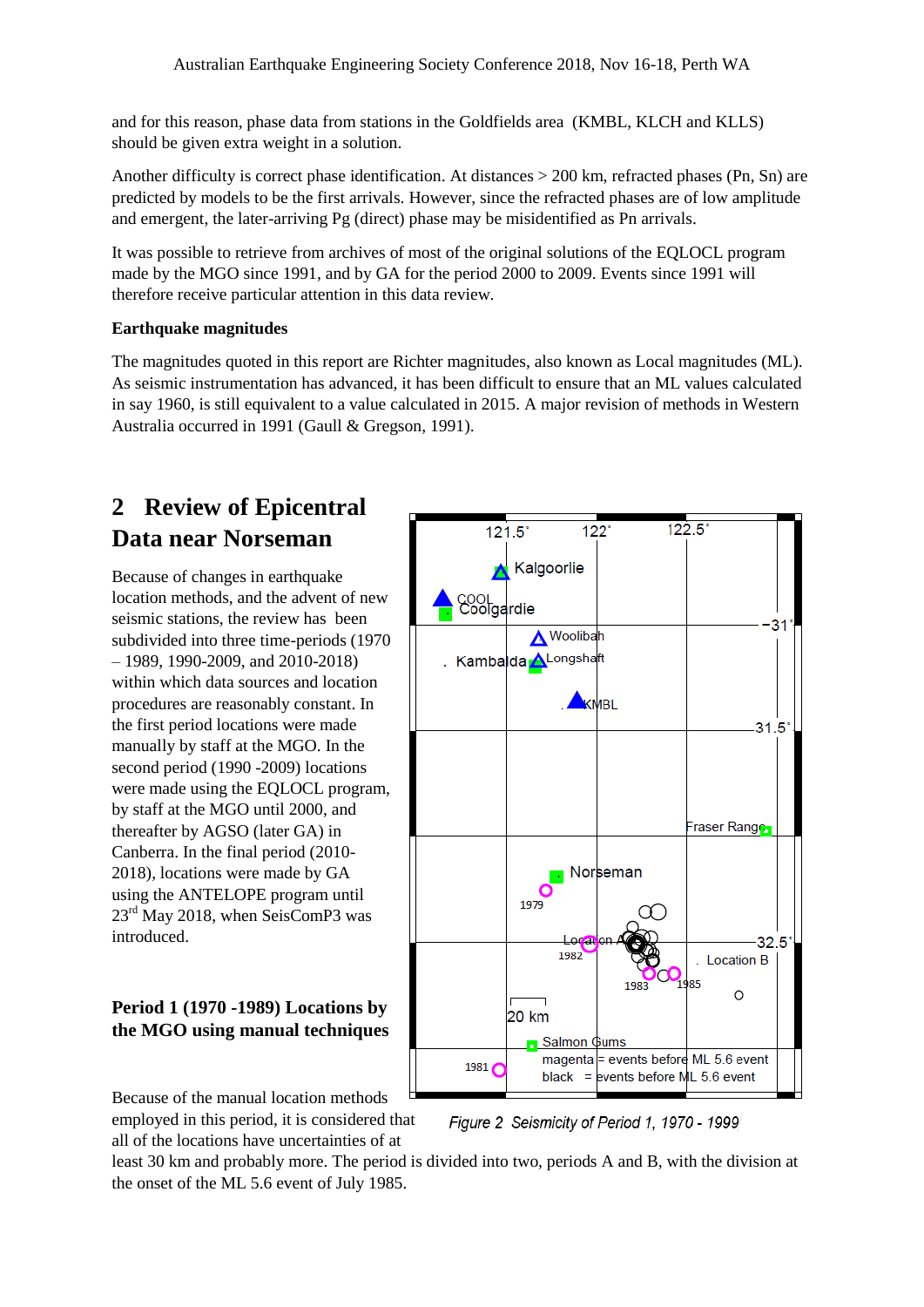### **Period 1A (1970 – July 1985)**

There were four events near Norseman in this 15 year period (magenta circles in Figure 2), ie 1979, 1982, 1983, and the last being  $5<sup>th</sup>$  June 1985, only 7 weeks before the ML 5 event. All of these are close enough to the ML 5.6 event of July 1985 (considering location accuracy), to be considered as precursory events to it. As indicated in the introduction, because of the limited seismic network at the time, it seems probable that there were events in the Norseman area which were not detected.

#### **Period 1B (July1985 – Dec 1990)**

The isoseismal map for the ML 5.6 event of 28 July 1985 (McCue, 1989) indicates that this event was felt at Norseman with intensity MMI V, and was felt at other locations up to 300 km distant. McCue reported that it had one foreshock and 29 aftershocks, of ML 3.0 to 4.6. Again, it is likely that there were other aftershocks which were not detected or located.

The first 29 events in the sequence (28 July – 29 October 1985) were all given the same location  $(32.51°S, 122.22°E)$  because the analysts recognised that uncertainties in the determinations (~40 km) did not warrant



separating the locations. Thereafter, locations were scattered around this

Figure 3 Seismicity in Period 2 1990 - 2009

central location, but location methods had not changed and the concept of giving them the same location should still have been considered. The location above is a useful reference point for the maps to be presented and will be termed Location A.

#### **Period 2 (1991 to 2009) –Events located using EQLOCL and the WA2 model**

Some of the text outputs for GA's EQLOCL solutions for the 20 events of this period are shown in Appendix 1. It shows most solutions have quite large RMS of residuals (ie, approximately 1 sec.), and the locations are therefore not good. Epicentral uncertainties of 20 km or more are likely.

Locations from Period 2 are plotted on Figure 3 in two groups. Period 2A, - blue circles on Figure 3, are locations for events between 1991 and 1999, made by the MGO. Locations in period 2B, (red circles) are locations between 2000 and 2009 made by AGSO in Canberra.

There were about 20 events in Period 2A, including two events of ML  $\geq$  4.0. The first, ML 4.2 (5) Nov. 1991), was about 30 km SSW of Location A and had no obvious aftershocks. The second, ML 4.3 (10 April 1998) had 4 aftershocks (largest ML 2.6), and they plot about 15 km to the southeast of Location A.

On 11 Oct 1994 a mag 3.9 event to occurred near Salmon Gums. This may be an unrelated event.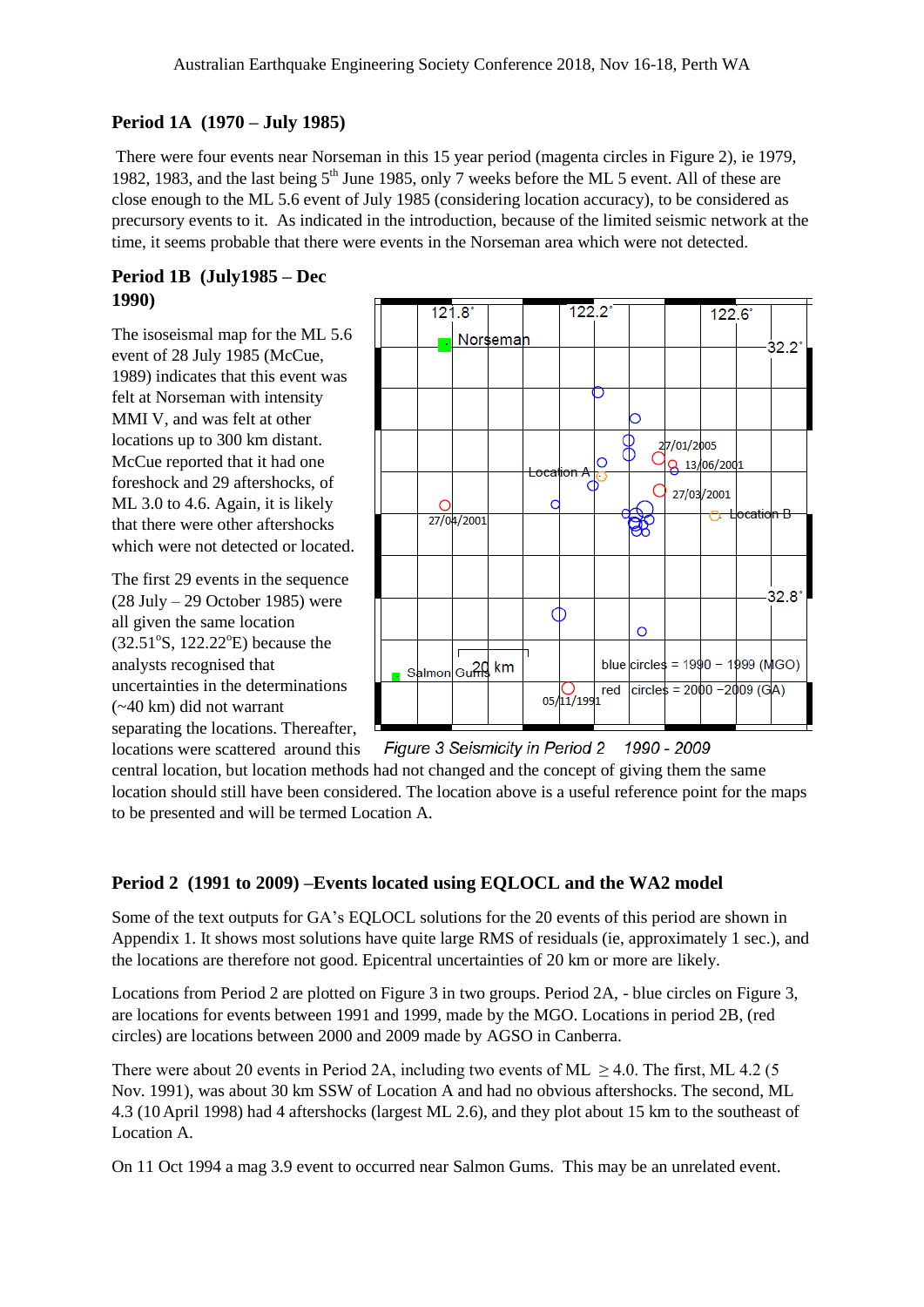#### **Period 2B 2000 – 2009**

Locations were made by GA in Canberra, using basically the same methods as had been used for the 9 previous years by the MGO. There were 5 events in the period, the largest being ML 3.3 on 27 January 2005.

#### **Period 3 2010 - 2018 events located using Antelope**

In this period, locations were made by GA in Canberra using Antelope software. Initially the WA2 model was used, but from about 2015 onwards, the earth model used was IASPEI91 (Kennett & Engdahl, 1991). There were no significant changes to the seismograph network, and it is suggested that uncertainties in locations remain at about 20 km.

Because the new PSN network recorded many of the events in the period, significant events have been relocated using EQLOCL and the WA2 model. The uncertainties in the new locations are probably ~10 km.

Unfortunately, the station KMBL seems

to have been out of service when the

 $121.8$  $122.2^{\circ}$  $1226$  $32$  $\overline{O}$  $\circ$ 8  $\Omega$ **Norseman**  $\overline{\Omega}$  $32.2$  $\overline{O}$  $\circ$  $\overline{O}$ ზ  $32.4$  $\circ$ location A  $\mathbf{e}$ 0  $32.6$  $\overline{\mathrm{o}}$  $\overline{C}$  $0 \text{ km}$  $areen circles = 2010$  $-2015$ blue  $\text{circles} = 2016$ - 2017 (thick if ML is 4+ magenta circle =  $20/18$  events

Figure 4 Seismicity in Period 3 2010 - 2018

most significant activity was occurring

in mid 2016. This means that location uncertainties would be about double of what they would otherwise have been ( ie, ~40 km).

#### **Period 3A 2010 – April 2016**

Nine events were located by GA (green circles on Figure 4 - largest ML 3.4, 14 Dec 2011). The locations are relatively scattered, and Figure 4 suggests no discernible difference from the more numerous events of sub-period B.

Importantly, one of the events (16 Nov 2014, ML 2.5) was also recorded on the ANU temporary network. Waveform data for this event was supplied by Michelle Salmon. A very good location for the event has been achieved (Figure 6), which plots about 15 km southeast of Location A. The nearest three ANU stations are shown in the figure. The uncertainties in latitude and longitude are estimated to be less than 2 km. This location is defined here as Location B, and considering the uncertainties of the other locations, could represent the true location for most of the events located in this region south-east of Norseman.

Depths are difficult to determine accurately, and the computed values are model-dependent. The depth of this event is unclear. Using only the closer stations gives a depth of the order of 7 to 11 km., while including more distant stations results in a shallower depth. However the closest recording station is 35km away, therefore computed depths of less than 20km are not considered to be reliable.



Figure 5 Partial focal mechanism 2014-11-16 event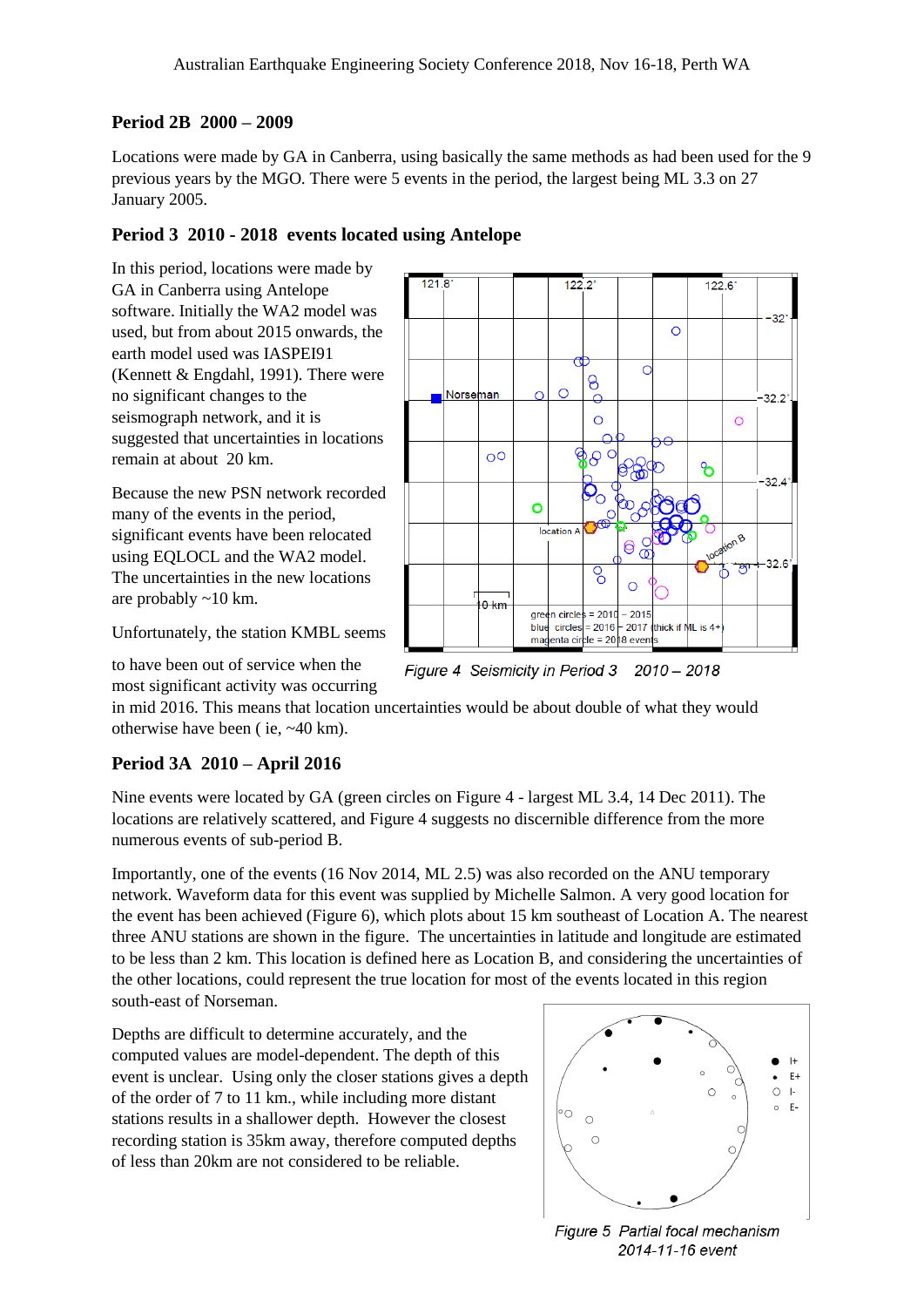There were good first motion recordings on a sufficient number of ANU stations to produce a partial focal mechanism (Figure 5). Unfortunately the depth and model uncertainties affect the focal mechanism. Regardless of the depth, the direction of compression is clearly east-west. It is not clear whether the faulting was normal, strike-slip or thrust. This is different from the mechanism of the

1985 event by McCue (1989).

### **Period 3B May 2016 – Oct. 2018**

#### **Distribution in time**

This period began with the ML 5.0 at 1530 UT on 28 May 2016. It was followed an hour later (1638 UTC) by a ML 5.1 event. Another 15 GA located events occurred in the following six weeks, before a ML 5.6 event on 08 July 2016. The largest was ML 4.4 on 08 June 2016, and the others ranged between ML 2.9 and ML 3.8.

The ML 5.6 event on 08 July 2016 was followed by another



| <b>Date</b>  | evt            | ml  |        | Revised soln (a) | rms | dep            |        | GA soln. (b) | rms | dist           | comment              |
|--------------|----------------|-----|--------|------------------|-----|----------------|--------|--------------|-----|----------------|----------------------|
|              | #              |     | Latit. | Longit           | sec | km             | Latit. | Long         | sec | a-b            |                      |
| 30 Sep 2013  |                | 3.7 | 31.893 | 121.42           | .38 | $2n^*$         | 31.898 | 121.498      | .87 | $\overline{7}$ | NE of Norseman       |
| 16 Nov 2014  | $\mathbf{1}$   | 2.5 | 32.605 | 122.539          | .05 | 6.5            | 32.490 | 122.547      | .58 | 13             | <b>Uses ANU</b> data |
| 2016         |                |     |        |                  |     |                |        |              |     |                |                      |
| 28 May 1530  | 2              | 5.0 | 32.665 | 122.352          | 1.1 | 0.9            | 32.497 | 122.466      | 1.0 | 26             |                      |
| 28 May 1638  | 3              | 5.1 | 32.574 | 122.377          | .50 | $\overline{7}$ | 32.460 | 122.438      | 1.0 | 15             |                      |
| 08 June 0201 | $\overline{4}$ | 4.4 | 32.701 | 122.343          | .85 | 10.4           | 32.506 | 122.493      | .85 | 27             |                      |
| 08 July 0940 | 5              | 5.6 | 32.65  | 122.411          | .37 | 2n             | 32.458 | 122.511      | .70 | 23             |                      |
| 08 July 1030 | 6              | 2.9 | 32.524 | 122.42           | .47 | 2n             | 32.031 | 122.465      | .45 | 55             |                      |
| 08 July 1431 | $\overline{7}$ | 3.3 | 32.544 | 122.349          | .51 | 3.6            | 32.393 | 122.211      | 1.1 | 21             |                      |
| 09 July 1139 | 8              | 3.3 | 32.583 | 122.363          | .52 | 2n             | 32.294 | 122.268      | .71 | 33             |                      |
| 09 July 1353 | 9              | 3.2 | 32.679 | 122.272          | .45 | 6.4            | 32.183 | 122.143      | .77 | 57             | Far north            |
| 09 July 1502 | 10             | 3.2 | 32.649 | 122.409          | .63 | 2n             | 32.106 | 122.186      | .66 | 64             |                      |
| 14 Jul 1008  | 11             | 4.2 | 32.679 | 122.350          | .25 | 10.1           | 32.536 | 122.433      | .77 | 17             |                      |
| 05 Sep 1623  | 12             | 4.3 | 32.568 | 122.268          | .29 | 1.1            | 32.419 | 122.220      | .98 | 17             |                      |
| 2018         |                |     |        |                  |     |                |        |              |     |                |                      |
| 20 Jun 2018  | 13             | 4.7 | 32.628 | 122.378          | .16 | 6.8            | 32.668 | 122.424      | .78 | 6              |                      |
| 08 Aug 2018  | 14             | 4.3 | 32.547 | 122.327          | .33 | 10.9           | 32.536 | 122.412      | 1.1 | 6              |                      |
| 12 Oct 2018  | 15             | 3.4 | 32.591 | 122.385          | .50 | 2.7            | 32.553 | 122.332      | 0.8 | 5              |                      |
| 13 Oct 2018  | 16             | 2.8 | 32.588 | 122.330          | .30 | 3.0            | 32.251 | 122.646      | 0.5 | 40             |                      |

|  |  | Table 1 Relocations of selected events in Period 3 $(2010 - 2018)$ |
|--|--|--------------------------------------------------------------------|
|  |  |                                                                    |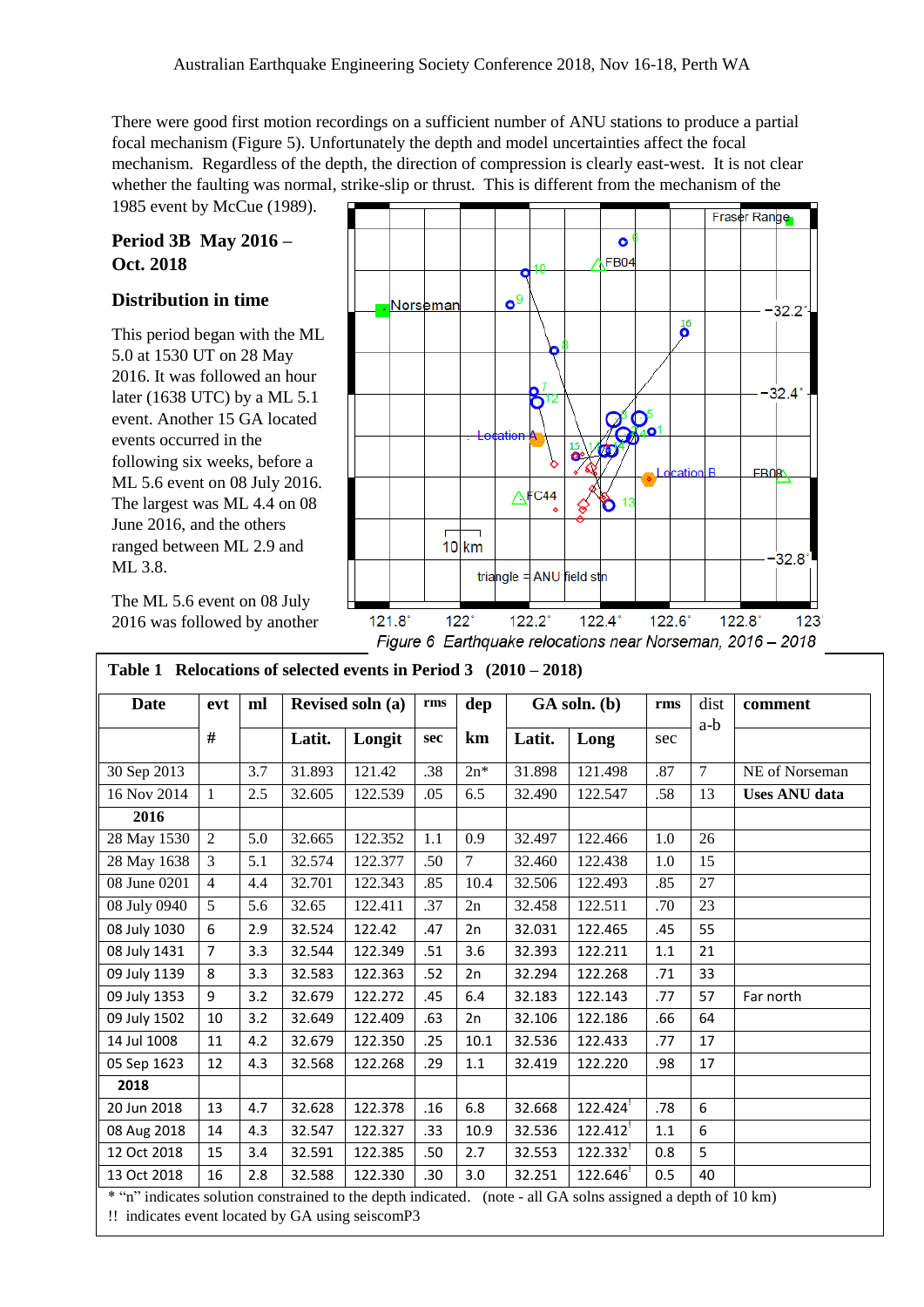14 events on the same day (largest ML 3.3) and another three on the day following. There were three ML 4+ aftershocks -14 July (ML 4.2), 16 July (ML 4.0), and 9 September (ML 4.2). The plot of aftershocks shows a scattered distribution, and the 9 Sept event is well to the northwest of the group. Scattered aftershocks continued into 2017.

Examination of recordings from the PSN stations KLCH and KLLS shows many additional small aftershocks for the 2016 events. One of the larger of these was an event of ML 2.5 at 1656 on 28 May. That is in the hour between the two ML 5 events.

Two magnitude  $4+$  events occurred in mid-2018 (20<sup>th</sup> June, ML 4.7, and  $8<sup>th</sup>$  Aug., ML 4.3, events 13 and 14 in Table 1), were located by GA using a new program, Seiscomp3. The larger was well to the south of most of the other GA locations. Relocations of these two events resulted in relatively small shifts westwards, suggesting that the original solutions had been improved because they used data from the KMBL station. Two smaller events (ML 3.4 and 2.8) occurred in October 2018, the larger of which was near the August 2018 location. The smaller event (event 16, Table 1) was located about 40 km to the northeast, but its relocation brings it much closer to the other events. Note that about a dozen small aftershocks of the ML 4.7 event were recorded on the sensitive PSN station BR4 (Bonnie Rock) but were undetected, or at least not located, by the GA network.

#### **Geographic distribution**

The GA locations of most of the larger events of 2016 plot about 20-30 km east of Location A. These locations were made without the assistance of what would have been the nearest station, KMBL, as it seems to have been out of service for much of 2016.

The smaller events (ML  $\sim$  3) are quite scattered, as might be expected, as they will have fewer arrivals, which are also likely to be of poor quality. Fourteen of the events near Norseman (labelled 1- 14 in Table 1) have been relocated, with the assistance of PSN stations near Kalgoorlie. These relocations result in shifts of  $\sim$  20km to the SSW (figure 5). However, the relocations of some of the smaller events, to the north and northwest of the main group, move them  $50 - 60$  km southwards to join the main group. These locations are, in general, about midway between locations A and B, and a possible north-south trend could be interpreted. This is vague however, and perhaps location B could be the correct central location of the group, with the offset being due to bias introduced by the earth model used (WA2).

## **3 Discussion**

This report has attempted to demonstrate that the large scatter of the epicentres near Norseman is not real, and that epicentral uncertainties have concealed the possibility that all of the events in the area in the nearly 50 years reviewed have come from a single source location. This location is suggested to be at the relocated position (location B) of a relatively small event (ML 2.5) which was well-determined using data from a temporary ANU network which surrounded it.

If this one source zone is responsible for 4 events of magnitude 5.0 to 5.6 events, then there may be a ruptured area of approximately 100 sq km, possibly stretching over a length of 15 km.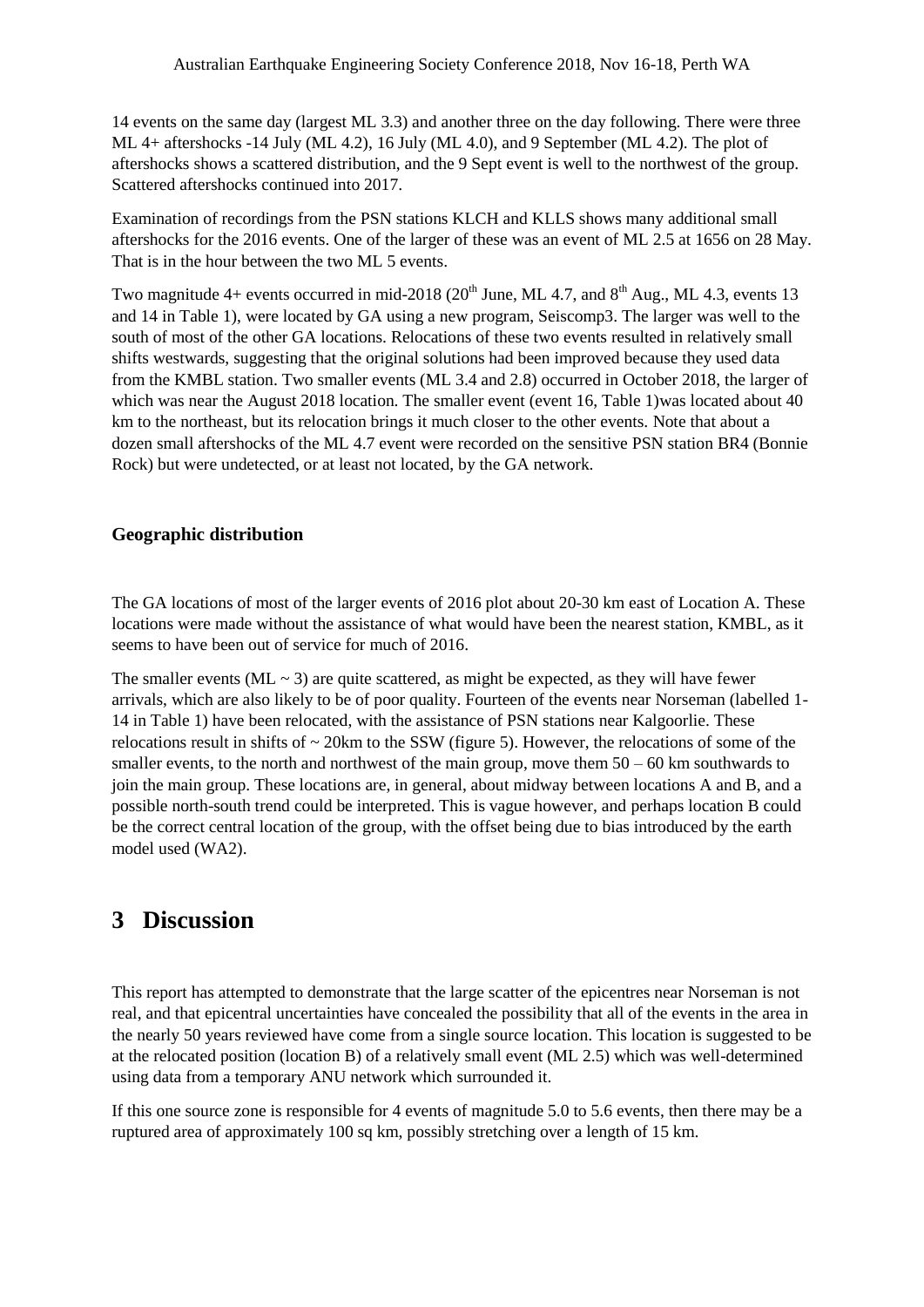The locations of some recent West Australian events (eg, Kalannie, 2005 and Broomehill, 2007) have been precisely determined using satellite (InSAR) data (Dawson et al., 2008), and the technique was tried on the Norseman 2016 events, but a null-result was obtained, possibly indicating that the events were relatively deep (S. Lawrie, pers. comm., 2018). On the other hand, extended aftershock sequences normally only occur with shallow or surface rupturing events. This perhaps suggests a shallow source for the activity.

If we are correct in our proposition that the activity from 1970 to 2018 is mostly coming from a single small source zone, it indicates a similarity with the South West Seismic Zone where small source zones appear to account for most of the activity, and a single zone may have significant events separated by many years. Examples are Bonnie Rock where magnitude 4 events occurred in 1994 and 2017, north of Corrigin, where an ML 3.5 events occurred in 1988 and an ML 3.3 in 2017 (Dent, 2017), and Meckering where major events occurred in 1968 and 1989. There may be many point sources of seismicity in south WA at which seismicity recurs at intervals, and this may have been occurring at these points for hundreds of years, or even an order of magnitude longer. As seismicity in Australia has only been monitored in any detail for about 60 years, these data are too few to estimate recurrence intervals. The continuing nature of this source is shown in figure 7.



#### Figure 7 Time sequence of Norseman activity

## **4 Conclusions**

The two events before the May 2016 ML 5.0 event (one occurring a year before) may be foreshocks of that event. Following the ML 5.6 event of 1985, magnitude 4+ events have occurred intermittently (1998, 2016, 2018), most notably the ML 5.0, 5.1 and 5.6 events in May and July, 2016. Individual magnitude 4+ events appear to have their own sequences of aftershocks - the larger the event, the larger the aftershock sequence. Because of the remoteness of the region, only the larger aftershocks may be located. All events may come from the same location.

## **Acknowledgements**

The authors wish to thank Michelle Salmon (ANU) for providing the portable deployment data for the November 2014 event. Thanks to Marion Leiba, Clive Collins and Ed Paull for extensive editing of the manuscript. Thanks also to GA for access to their archival data.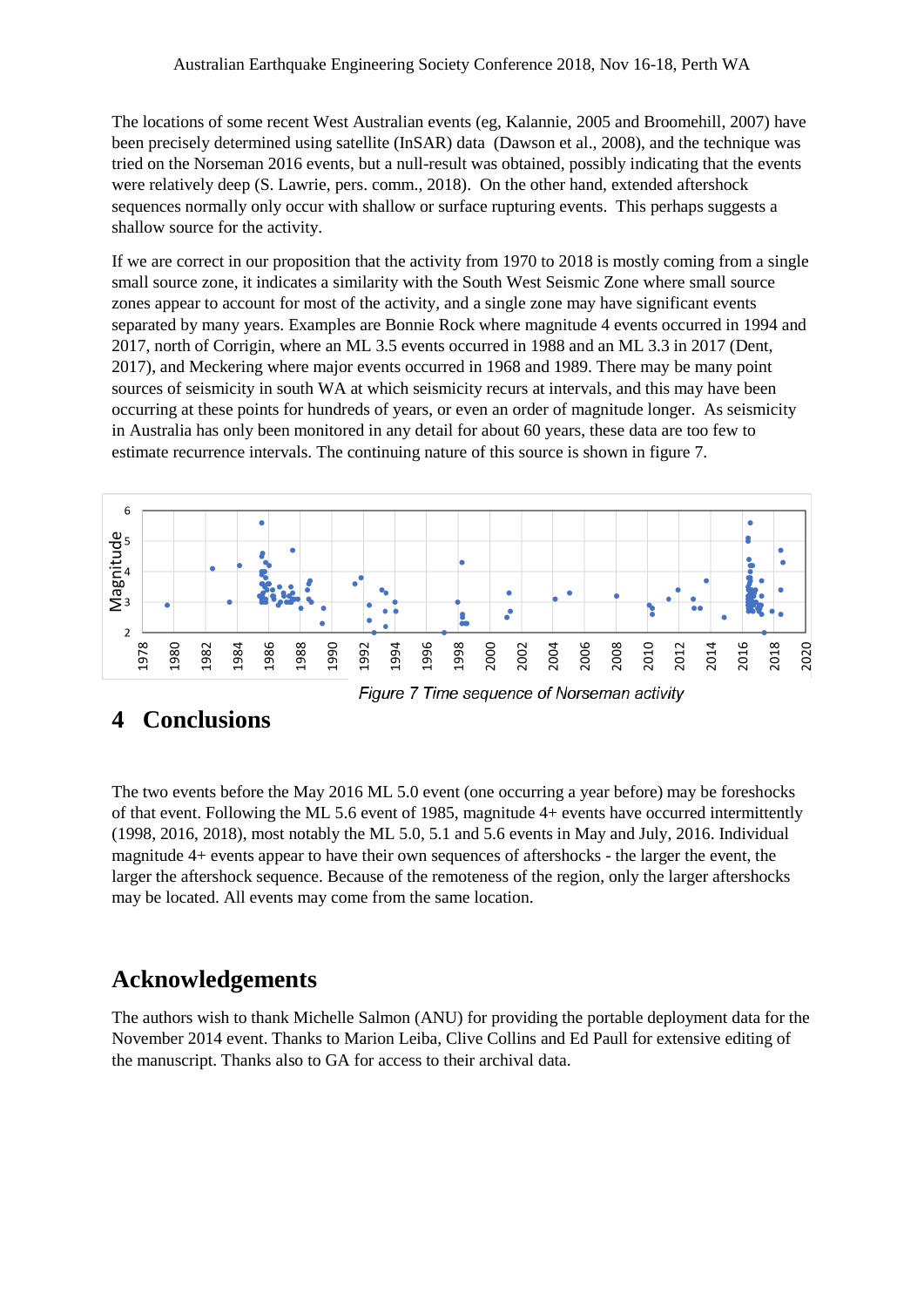## **References**

Dawson, J., P. Cummins, P. Tregoning, and M. Leonard (2008), Shallow intraplate earthquakes in Western Australia observed by Interferometric Synthetic Aperture Radar, *J. Geophys. Res., 113,* Bll408, doi:10.1029/2008JB005807.

Dent, V.F., 1989. Computer generated crustal models for the southwest seismic zone, Western Australia. *Bur. Min. Res. Aust. Report* 1989/43.

Dent, V.F., Heal, D. and Harris, P., 2006. A new network of low cost recorders in WA. *Proceedings of the Australian Earthquake Engineering Society Conference, 2006, Canberra.*

Dent, V.F. & Judge, A.J., 2017. Investigation of an earthquake cluster near Corrigin, southwestern Australia, July 2017. *Proceedings of the Australian Earthquake Engineering Society Conference, 2017, Canberra.*

Everingham, I.B., & Tilbury, L.,1972. Information on Western Australian earthquakes 1849- 1960. *Journ. Roy. Soc. of Western Australia, 1972, v55(3)* ,November, pp. 90-96.

Gaull, B.A. & Michael-Leiba, M.O. 1987. Probabilistic earthquake risk maps of southwest Western Australia *BMR J. Aust. Geol & Geophys*. 10 pp 145-151.

Gaull, B.A. & Gregson, P.J., 1991. A new local magnitude scale for Western Australian earthquakes. *Aust. J. of Earth Sc.i, v38(3*) pp. 251-260, 1991.

Kennett B. L. N & Engdahl, 1991. Travel times for global earthquake location and phase identification. *Geophys. J. Int. 105 (1991.*

Leonard, M., 2008. One Hundred Years of Earthquake Recording in Australia*. BSSA v98 (3) pp. 1458-1470 June 2009.*

McCue, K. compiler,1989. Australian Seismological Report, 1985*. Bur. Min. Res. Aust. Report 285.*

Thom, A., 2018. Australian Seismological Report 2016. *Geoscience Australia report (in prep.)*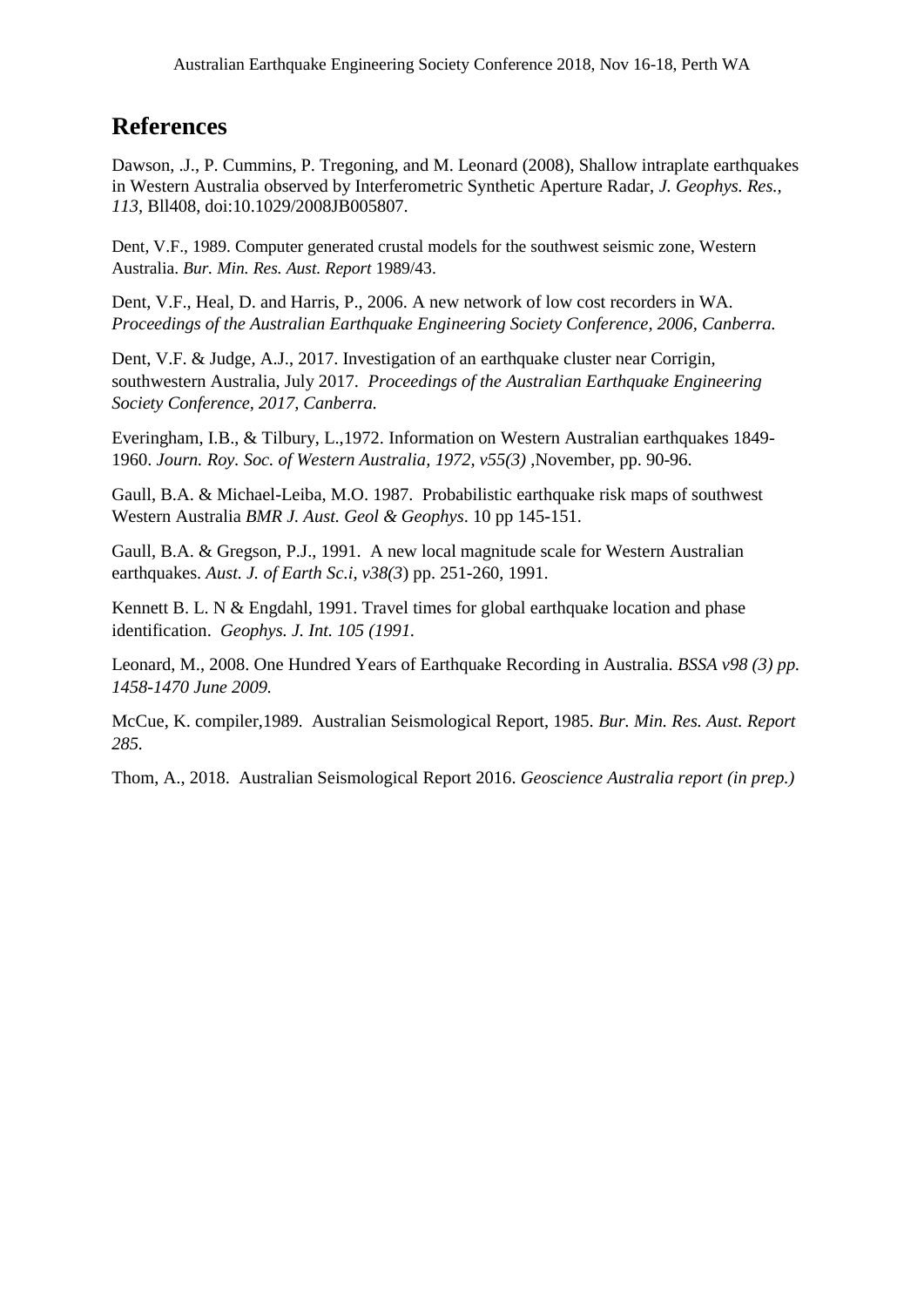# **Appendix 1 : Some of GA's EQLOCL solutions for Norseman events**

| Date<br>Zone                                                                                                                                                                                               | $2001 - 02 - 02$                                                                                                                                 | 51                                                                                                                   |                                                                                                                    |                                                                                                                                                                                           | Origin Time                                                                                                                                   | 0833 12.60                                                                                                                         |                                                                                                      | $+ -$                                                                                                                                                        | 8.93                                                                                                               |
|------------------------------------------------------------------------------------------------------------------------------------------------------------------------------------------------------------|--------------------------------------------------------------------------------------------------------------------------------------------------|----------------------------------------------------------------------------------------------------------------------|--------------------------------------------------------------------------------------------------------------------|-------------------------------------------------------------------------------------------------------------------------------------------------------------------------------------------|-----------------------------------------------------------------------------------------------------------------------------------------------|------------------------------------------------------------------------------------------------------------------------------------|------------------------------------------------------------------------------------------------------|--------------------------------------------------------------------------------------------------------------------------------------------------------------|--------------------------------------------------------------------------------------------------------------------|
| Easting<br>Northing<br>Depth                                                                                                                                                                               | 504.87<br>$+-$<br>6452.18<br>$+-$<br>10.00<br>$+-$                                                                                               |                                                                                                                      |                                                                                                                    | 17.30<br>32.18<br>62.97<br>G                                                                                                                                                              | Latitude                                                                                                                                      | Longitude                                                                                                                          | 123.052<br>$-32.067$                                                                                 |                                                                                                                                                              |                                                                                                                    |
| Arrival times<br>Effects Code                                                                                                                                                                              | $=$<br>Nearest recorder $=$<br>$=$                                                                                                               | 9<br>134.5 km                                                                                                        |                                                                                                                    | $S.D. = 1.207$<br>Gap<br>$Imax =$<br>0                                                                                                                                                    | $= 166.9 deg$                                                                                                                                 | $Fault =$                                                                                                                          | Seismographs =<br>$Accuracy = H$                                                                     | 6                                                                                                                                                            |                                                                                                                    |
| 60 km<br>680 km<br>121 km                                                                                                                                                                                  | $N$ (11 deg) of<br>WESTERN AUSTRALIA<br>E (93 deg) of PERTH<br>E ( 83 deg) of NORSEMAN                                                           | FB08                                                                                                                 |                                                                                                                    |                                                                                                                                                                                           |                                                                                                                                               |                                                                                                                                    |                                                                                                      |                                                                                                                                                              |                                                                                                                    |
| Assign ML                                                                                                                                                                                                  | 2.5                                                                                                                                              |                                                                                                                      |                                                                                                                    |                                                                                                                                                                                           |                                                                                                                                               |                                                                                                                                    |                                                                                                      |                                                                                                                                                              |                                                                                                                    |
| DATA USED<br>Code<br>KMBL e P<br>KMBL e S<br>FORT e P<br>FORT e S<br>KLBR e P<br>KLBR e S<br>RKGY e S<br>MEEK e S<br>MORW e P<br>Deferred Data<br>BLDU e P<br>BLDU e S<br>RKGY e P<br>MEEK e P<br>MORW e S | Wave<br>AΤ<br>33.90<br>49.00<br>77.90<br>127.20<br>80.20<br>130.90<br>153.40<br>177.30<br>109.70<br>88.30<br>149.90<br>89.40<br>106.20<br>178.80 | $+-$<br>0.10<br>0.10<br>0.10<br>0.10<br>0.10<br>0.10<br>0.10<br>0.10<br>0.10<br>0.10<br>0.10<br>0.10<br>0.10<br>0.10 | WΤ<br>0.86<br>0.77<br>0.76<br>0.68<br>0.76<br>0.68<br>0.67<br>0.66<br>0.73<br>0.74<br>0.67<br>0.74<br>0.73<br>0.66 | $\mathbb{C}\mathbb{T}$<br>33.81<br>49.74<br>78.20<br>127.06<br>79.17<br>128.75<br>155.65<br>178.41<br>109.01<br>9 times used, $S = 1.207$<br>93.79<br>154.19<br>94.62<br>107.70<br>180.70 | DT<br>0.09<br>$-0.74$<br>$-0.30$<br>0.14<br>1.03<br>2.15<br>$-2.25$<br>$-1.11$<br>0.69<br>$-5.49$<br>$-4.29$<br>$-5.22$<br>$-1.50$<br>$-1.90$ | Dist<br>134.5<br>134.5<br>496.6<br>496.6<br>504.5<br>504.5<br>632.3<br>740.2<br>751.3<br>625.3<br>625.3<br>632.3<br>740.2<br>751.3 | Azim<br>304<br>304<br>74<br>74<br>274<br>274<br>241<br>323<br>294<br>283<br>283<br>241<br>323<br>294 | Ad<br>$-30.8$<br>$-23.9$<br>$-42.2$<br>$-40.3$<br>$-42.2$<br>$-40.3$<br>$-40.3$<br>$-40.3$<br>$-42.2$<br>$-42.2$<br>$-40.3$<br>$-42.2$<br>$-42.2$<br>$-40.3$ | Ae<br>30.8<br>23.9<br>42.2<br>40.3<br>42.2<br>40.3<br>40.3<br>40.3<br>42.2<br>42.2<br>40.3<br>42.2<br>42.2<br>40.3 |
| Date<br>Zone                                                                                                                                                                                               | $2001 - 03 - 27$                                                                                                                                 |                                                                                                                      |                                                                                                                    |                                                                                                                                                                                           | Origin Time                                                                                                                                   |                                                                                                                                    | 0458 47.15                                                                                           | $+ -$                                                                                                                                                        | 2.32                                                                                                               |
| Easting<br>Northing<br>Depth                                                                                                                                                                               |                                                                                                                                                  | 51<br>442.17<br>$6399.01 + - 9.38$<br>$9.69 + -$                                                                     |                                                                                                                    | $+-$ 5.55<br>17.37                                                                                                                                                                        |                                                                                                                                               |                                                                                                                                    | Longitude<br>Latitude                                                                                |                                                                                                                                                              | 122.384<br>$-32.545$                                                                                               |
| Effects Code                                                                                                                                                                                               | Arrival times $= 12$<br>Nearest recorder = 138.5 km<br>$\hspace{1.6cm} = \hspace{1.6cm}$                                                         |                                                                                                                      |                                                                                                                    | $S.D. = 0.445$<br>Gap = $202.9$ deg<br>$Imax = 0$                                                                                                                                         |                                                                                                                                               | $Fault =$                                                                                                                          | $Accuracy = C$                                                                                       | Seismographs $= 7$                                                                                                                                           |                                                                                                                    |
|                                                                                                                                                                                                            | 23 km NE ( 59 deg) of FC44<br>WESTERN AUSTRALIA<br>619 km E (98 deg) of PERTH<br>69 km SE (124 deg) of NORSEMAN                                  |                                                                                                                      |                                                                                                                    |                                                                                                                                                                                           |                                                                                                                                               |                                                                                                                                    |                                                                                                      |                                                                                                                                                              |                                                                                                                    |
| Assign ML 3.3                                                                                                                                                                                              |                                                                                                                                                  |                                                                                                                      |                                                                                                                    |                                                                                                                                                                                           |                                                                                                                                               |                                                                                                                                    |                                                                                                      |                                                                                                                                                              |                                                                                                                    |
| DATA USED<br>Code Wave                                                                                                                                                                                     | KMBL $i+P$ 69.20                                                                                                                                 | $AT + - WT$                                                                                                          |                                                                                                                    | CT<br>$0.10$ 1.23 68.95                                                                                                                                                                   | DT <sub>a</sub><br>0.25                                                                                                                       | 138.5                                                                                                                              | Dist Azim                                                                                            | Ad<br>$340 - 30.8$                                                                                                                                           | Ae<br>30.8                                                                                                         |